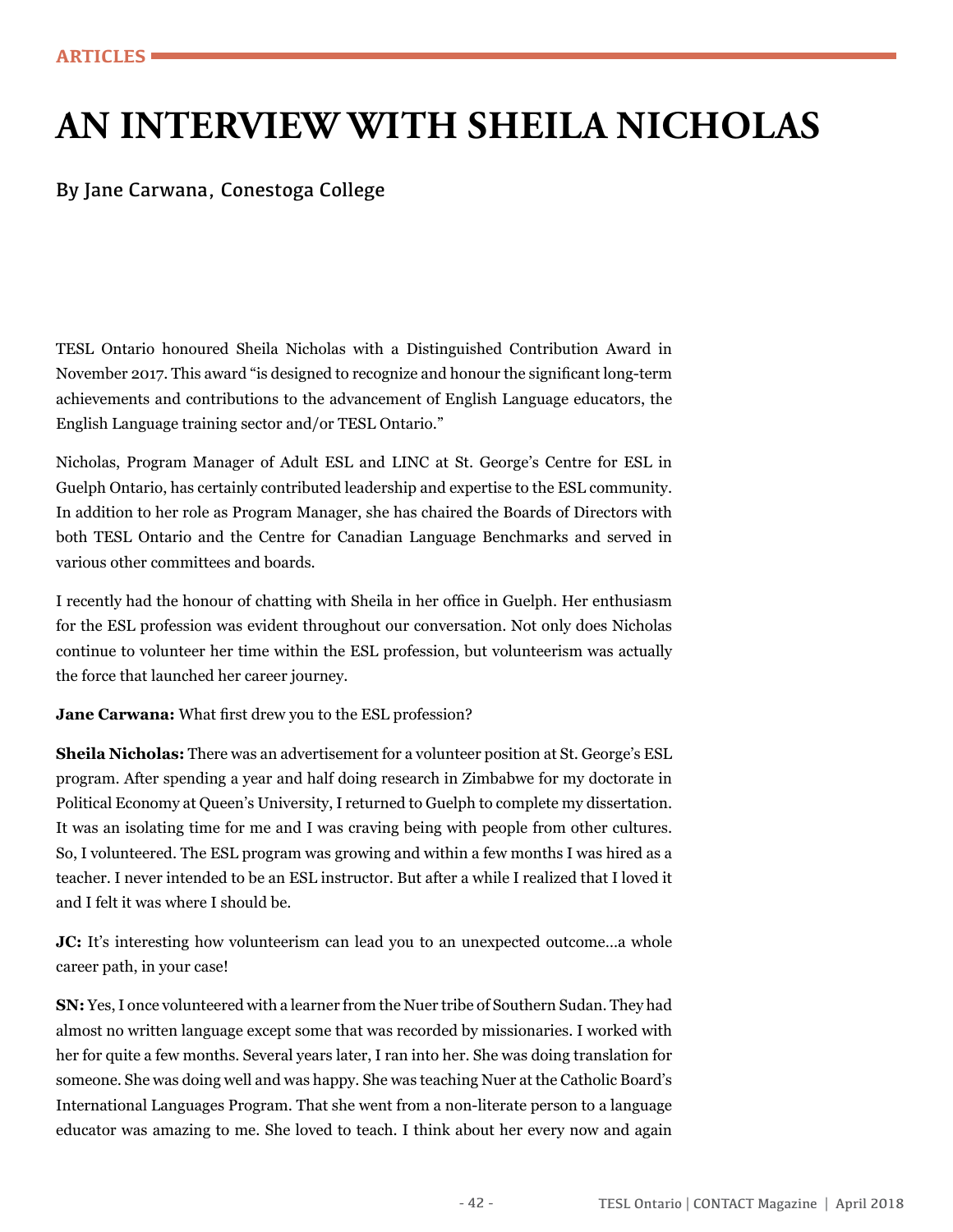when I see learners struggling with literacy. I think keep going! It's possible.

## **JC:** What was your first teaching assignment?

**SN:** I taught literacy in the morning, where there were some preliterate learners in the class. In the afternoon, I taught CLB 7–8. It was fascinating. I got to see people developing their literacy skills in the morning where there was almost no conversation. In the afternoon I'd be with intermediate learners and have fabulous conversations. I really enjoyed it. I loved teaching literacy. You get to see learners' *aha!* moments. I remember one learner from Thailand who'd never been to school before. She was in her 40s and her family was only moderately supportive of her attending school. She was learning to print. For Christmas I asked the learners to self address envelopes in which I mailed them Christmas cards. She was so surprised when she received hers. She told her family "I wrote this!" and they couldn't believe it. She was so proud and it made me feel good. Here was this woman who had never written in her life and she was beginning to acquire literacy skills. It was very rewarding to see people becoming independent. I also loved teaching the higher levels because of the interesting exchange of information, ideas, cultural perspectives and life experiences. I was very lucky to teach those two levels.

## **JC:** What surprised you as a teacher?

**SN:** I would say that some of the things go back to the literacy class. It really forced me to be aware of what literacy skills entailed. It was surprising to think at that foundational level of literacy. You sometimes have to teach the learner how to use a ruler or scissors. Otherwise, I was surprised at how much the learners opened their personal lives to me. That is a double edge sword. A lot of people enter teaching because they are caring and very compassionate people. For the learners, you are the first Canadian to listen to them. They don't have any friends yet, they haven't connected with their neighbours. The learners see the ESL teacher as friendly and empathetic and they will share some of their most private concerns with you. It can be a challenge and some instructors can get burned out because they are so caring.

## **JC:** How did you become the Program Manager at St. George's?

**SN:** For several years I had worked as the summer program manager because the program manager had negotiated taking every summer off. This provided me with the opportunity to develop my administration and management skills. Like most program managers, I learned my job by doing it. I was hired to replace the program manager when she retired in 2000.

**JC:** Do you enjoy your role as a TESL program manager? What is the most challenging aspect?

**SN:** Yes, I do. I find it very rewarding and challenging. As a program manager you are usually the person who hears the complaints. I miss being in the classroom and seeing the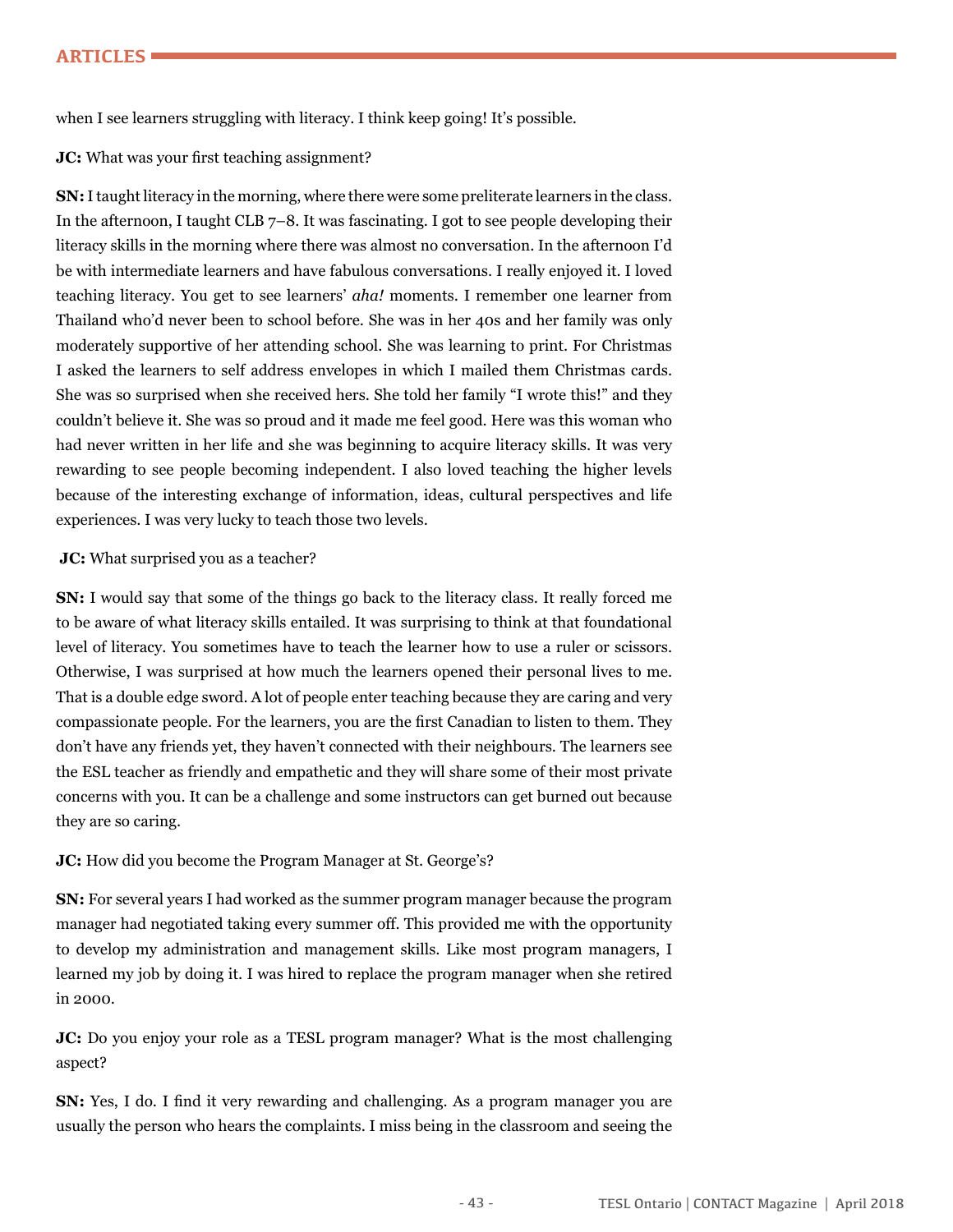learners progressing. The challenging part is finding solutions to problems.

**JC:** What current trends in the TESL profession are exciting to you?

**SN:** I'm excited about the possibilities that technology brings to the classroom. Some staff are very comfortable with exploring possibilities and they share their success stories with me. It feeds into my interest about learning more myself. We recently did some Professional Development about bringing technology into our classrooms. Have you heard of Kahoot? It's "gamifying" our grammar practice. It's something that the elementary and secondary teachers have been doing, but we haven't done it as much for adult learners. Tutela is another great resource…that whole community of practice. It is amazing that there are people in the profession all across Canada who are adding to Tutela. Many of us are still more comfortable with a paper-based delivery and I'm excited to figure out how to help bring technology into the classroom.

**JC:** Are there any trends in the profession that surprise you? Why?

**SN:** I do think that digital literacy is something that all of us are going to need to improve upon because so much of what we do goes online. We need to be more conscious of the importance of this new literacy. This is something that we need to address.

**JC:** Are there other challenges faced by the TESL profession?

**SN:** I'll speak for Ontario, because that's what I know best. There are still a wide range of employment conditions that ESL professionals find themselves in. If you work at a college, you might earn a higher salary compared to a community based LINC provider or those working in the private language sector. There's a wide range of employment conditions and pay rates. Quality classroom delivery requires planning and it's not every program that recognizes this or provides their teachers with planning time. You can't just walk in and deliver an amazing lesson. So that's a big challenge. I think many of us working in school boards and community based LINC programs look towards the elementary school boards as a level that we'd like to achieve. Our learners are very respectful of us. There's no doubt in my mind that they see us as an integral part of their settlement process.

To increase our professionalism, we've got our OCELT (Ontario Certified English Language Teacher) designation, we're accredited, we're expected to bring a high level of expertise to our learners and provide high level, relevant language training. We're not always given the recognition. That takes time. One of our challenges is explaining to our funders and the general public the importance of what we do and to continue to advocate for recognition as a profession.

**JC:** Newcomers to Canada face many challenges. Besides language teaching, what role does our profession have in addressing these challenges?

**SN:** I think one of the things we can do as ESL professionals is to advocate for school transportation supports on behalf of our learners. For example, the LINC program provides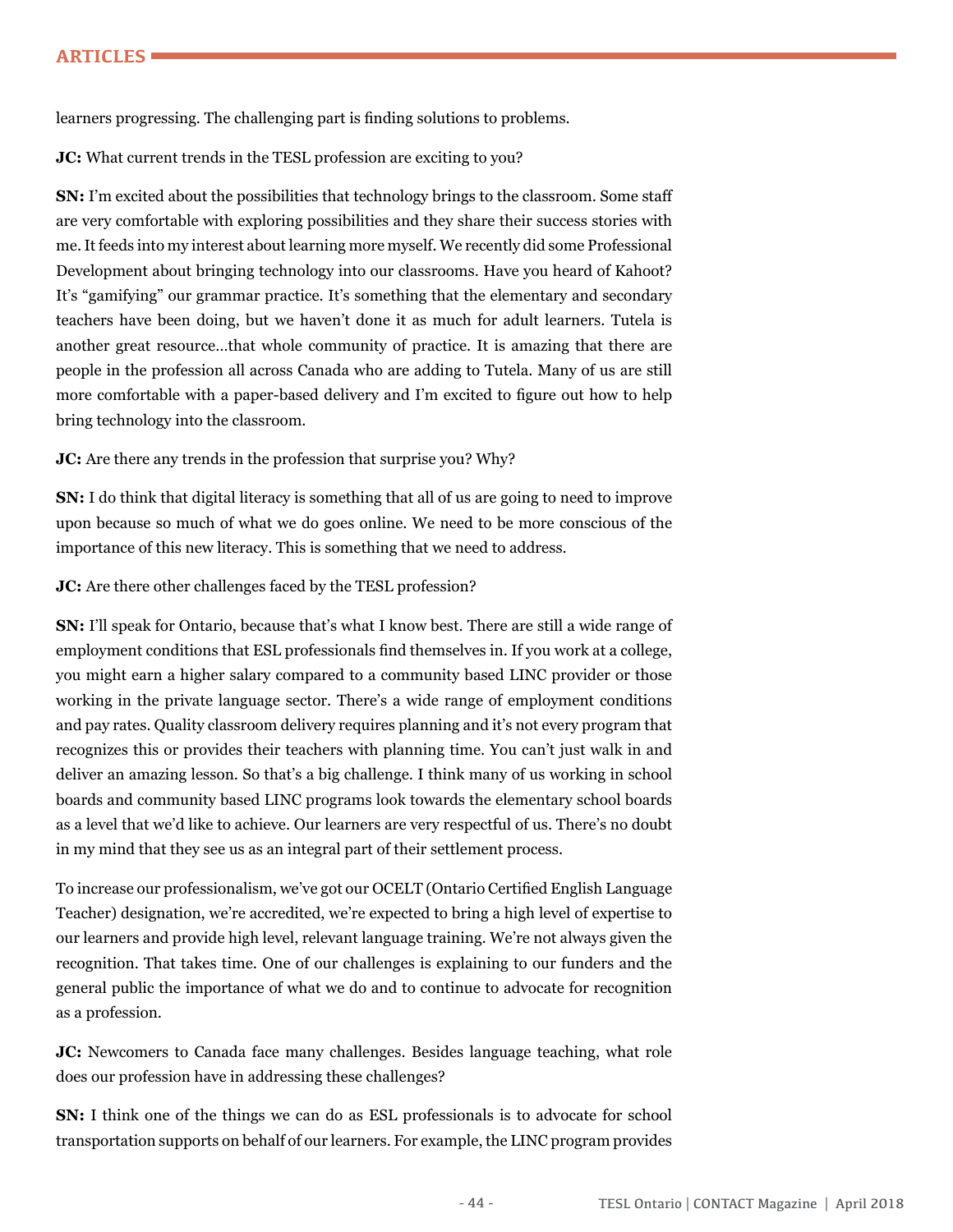funds for on site child care. A certain portion of the money can also be used for transportation supports. The provincial funding model is different. It does give flexibility, but there's nothing dedicated from the province's Ministry of Citizenship and Immigration to support the learners in terms of access to childcare or transportation. As ESL professionals, we can encourage the funders to think about ways to help learners to get to classes because once they are here, we'll do the rest. We'll help them learn their language skills so they can get on and look for jobs and raise their families.

**JC:** School is as much about logistics, as what you're learning, especially when you're a parent.

**SN:** A female parent in charge of parenting has many challenges. If you work a survival job, a \$6.00 round-trip bus ride is significant. Having the money to get to school can impact whether a learner comes or not. Learners ask, "can I afford to buy bus tickets every day or can I only go to school a couple of times a week?" So that has an impact.

The funders are very supportive and we have to be fiscally responsible as we are using taxpayer dollars. There are many competing needs so everyone is doing the best they can.

**JC:** What advice could you share with a) pre-service, b) new and c) experienced ESL teachers?

**SN:** Preservice teachers should be prepared to enter a rewarding profession that allows you to exercise your creativity and make a difference in people's lives.

If you're a new teacher, don't be hard on yourselves when you make mistakes! It's a big learning curve to be in the classroom. Consider it the second phase of your training and give yourself a few years to really develop your skills. Don't be afraid to try something new! Adult learners are so forgiving. And all of us have had that experience of planning something and having it not work. Don't be afraid to say, "Ok, we'll come back to that. We'll revisit that lesson another time." Its all part of the learning.

If you're an experienced teacher, don't forget the joy. It's such a rewarding profession. The people I've met as learners have changed my life. I'm very much at home in the world in that I've met people from all over the world. I see all of the similarities between us and the differences are minor. The profession allows us to see that people are just people.

**JC:** What do you like to do in your spare time?

**SN:** I enjoy gardening and hiking. I'm interested in meditation. I read widely and listen to jazz. One of my hobbies is to give back to my profession so I still do a lot of volunteering even though I'm no longer on any of the boards. Part of my hobby is to volunteer for the profession whenever I can.

**JC:** What motivates you to continuously provide such leadership to the profession?

**SN:** I want to do my best. I have the will and the time to do it. I enjoy it. I also get a lot back